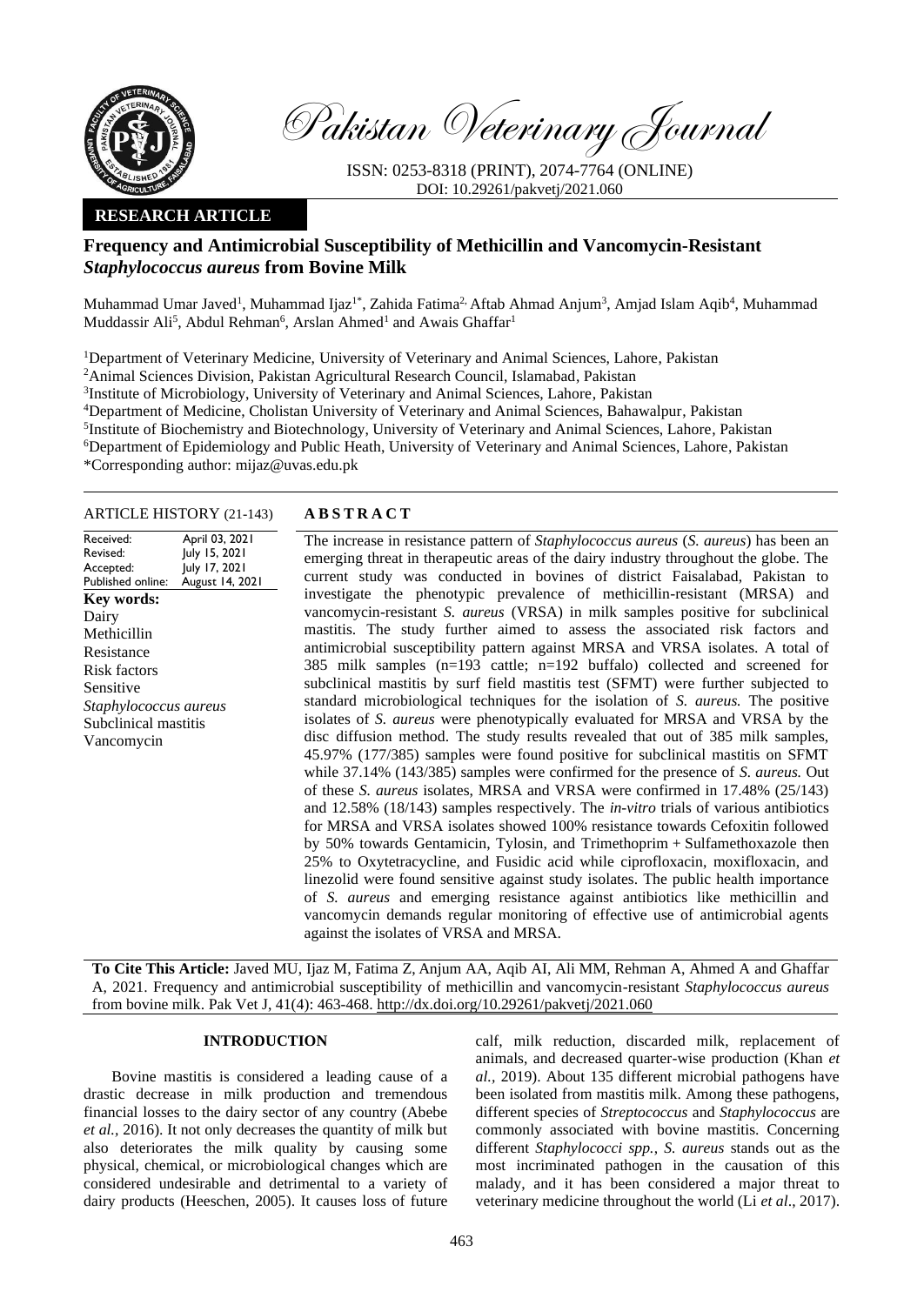This pathogen has developed multi-drug resistance which helps to invade the host immune system (Altaf *et al.,* 2020).

Initially, penicillin was considered efficacious against many *staphylococcal* infections but in the mid-1940s, the strains of *S. aureus* had started to produce resistance against penicillin (Khan *et al.,* 2013). Due to its increased resistance towards penicillin, methicillin drugs were emerged, which were semi-synthetic beta-lactam antibiotics and resistant towards β-lactamase enzyme and were considered efficacious against penicillin-resistant *S. aureus*. The acquisition of the *mecA* gene causes methicillin resistance and this results in PBP2a, an alternative penicillin-binding protein with a decreased affinity for β-lactam antibiotics (Hamid *et al*., 2017).

Vancomycin is considered a drug of last resort for severe mastitis caused by MRSA. The bactericidal effects of vancomycin occur by inhibiting peptidoglycan synthesis by binding to the D-ala-D-ala terminal of peptidoglycan Precursor lipid II (Blaskovich, 2018). Furthermore, D-Ala-D-Ala ends are highly conserved with Gram-positive bacteria including *Staphylococcus aureus*, making vancomycin effective against a wide range of gram-positive bacteria pathogens (Kim *et al*., 2008).

The unchecked and enormous use of antibiotics (especially penicillin and cephalosporin groups) for the treatment of bovines in the field conditions of Pakistan, has led to the emergence of resistant strains of *S. aureus*. The resistance against methicillin and vancomycin produced by *S. aureus* has a bad impact in curing both human and animal diseases. So, it is the need of the hour to check the status of resistant strains of *S. aureus* in bovines from the study area, because the responsible pathogen has a serious public health concern (Altaf *et al.,*  2019). Keeping in view the health and economic importance of pathogens, the current study was designed to find out the prevalence of subclinical mastitis in addition to the prevalence of MRSA and VRSA in association with assumed risk factors and antimicrobial susceptibility pattern of isolates obtained from bovine milk samples of district Faisalabad, Pakistan.

#### **MATERIALS AND METHODS**

**Sampling strategy:** The current study was conducted from June to September 2020 at various dairy farms located in different tehsils of district Faisalabad, Pakistan (Fig. 1). A total of 385 milk samples ( $n=193$  cattle;  $n=192$ ) buffalo) collected by convenient sampling method of nonprobability sampling technique, were screened for subclinical mastitis by surf field mastitis test (SFMT) as narrated by (Muhammad *et al.,* 1995). The sample size was calculated based on a 50% prevalence of MRSA and VRSA at a 95% confidence interval by using the guidelines of Thrusfield (2007). The milk samples found positive on SFMT were collected in falcon tubes aseptically and were dispatched to Molecular Medicine Lab, Department of Veterinary Medicine, University of Veterinary and Animal Sciences (UVAS) Lahore for further processing.

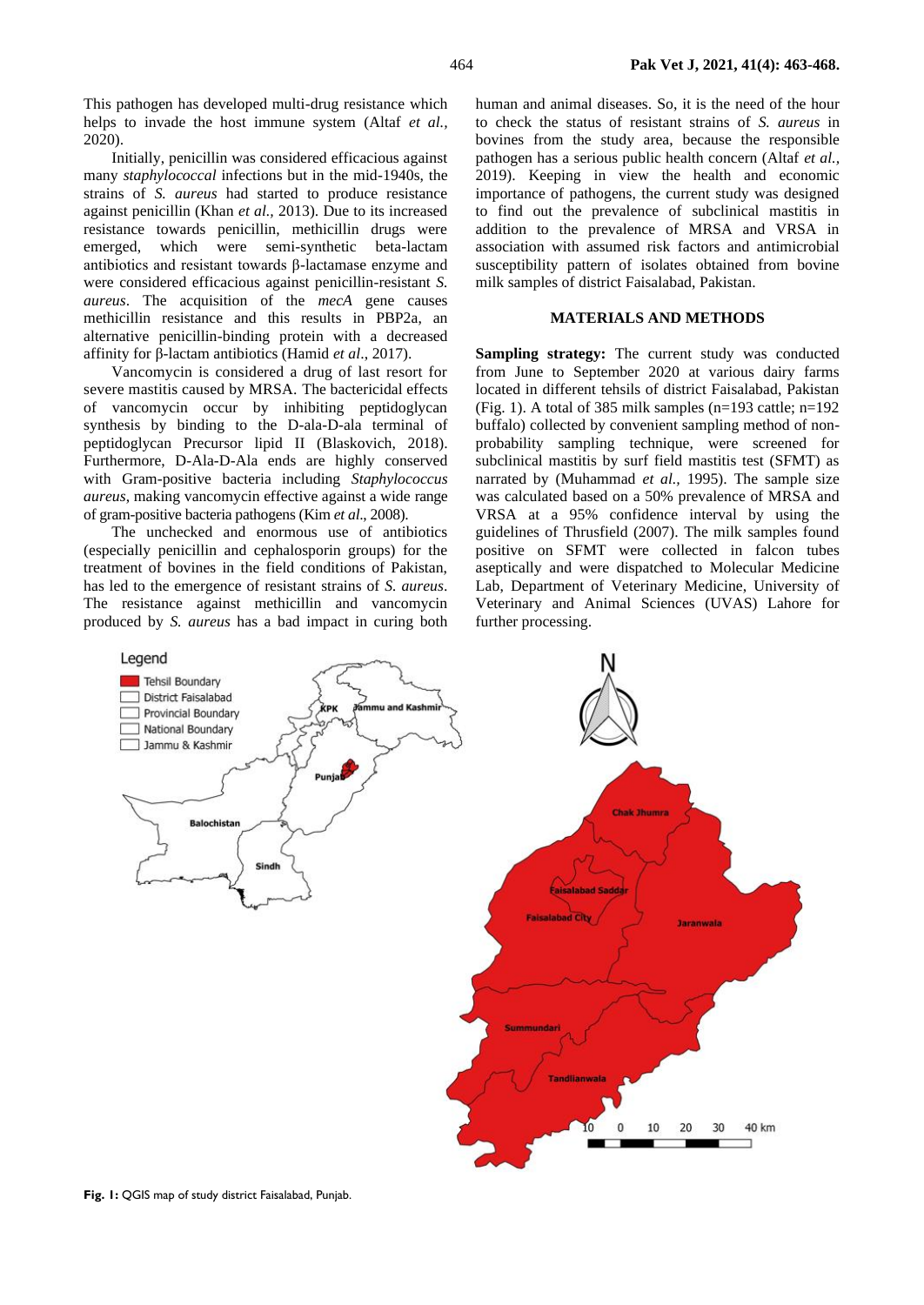**Analysis of Risk Factors:** A data capture form was designed to assess the association of various risk factors related to animal and management practices with the occurrence of subclinical mastitis in bovines of district Faisalabad. The assumed risk factors considered for the data capture form include information like breed, animal health, grazing status, use of teat dips, parity status, physiological status, milk production, milkers' care during milking, presence of ticks, and use of antibiotics in general ailment and mastitis.

**Isolation and identification of** *S. aureus***:** For the isolation and identification of *Staphylococci*, samples were subjected to standard microbial techniques (Cheesbrough *et al.,* 2006). Culturing of all milk samples (n=385) was carried out on blood agar and was incubated for 24-48 hours at 37°C.The bacterial colonies were further streaked to Mannitol salt agar with subsequent biochemical identification as per recommended protocols of Bergey's Manual of Systematic Bacteriology to confirm *S. aureus* (Holt *et al.,* 1994). *S. aureus* was further confirmed by microscopy, Gram staining, and biochemical testing such as catalase, coagulase, and mannitol fermentation test (Altaf *et al*., 2020).

**Phenotypic identification of MRSA and VRSA:** For the identification of MRSA and VRSA, the oxacillin (1µg) and vancomycin (30µg) were placed on the activated growth of *S. aureus* (0.5 McFarland) on Muller Hinton agar plates respectively. The plates were incubated at 37°C for 24 hours. Zones of growth inhibition around antibiotics discs were measured by vernier calipers to compare with standard zones as described in Clinical and Laboratory Standard Institute (CLSI, 2020). The isolates showing resistance towards oxacillin discs were declared methicillin-resistant *Staphylococcus aureus* (MRSA) and those who were found sensitive were considered methicillin-sensitive *Staphylococcus aureus* (MSSA). Similarly, the isolates depicting resistance towards vancomycin discs were considered vancomycin-resistant *Staphylococcus aureus* (VRSA) while the remaining isolates were considered vancomycin-sensitive *Staphylococcus aureus* (VSSA) (CLSI, 2020).

*In-vitro* **trial of MRSA and VRSA with other antibiotics:** The *in vitro* susceptibility profile of VRSA/MRSA against various antibiotics including oxytetracycline (30μg), Ciprofloxacin (5μg), Gentamicin (10μg), Amikacin (30μg), Levofloxacin (5μg), Tylosin (30μg), Fusidic acid (10μg), Moxifloxacin (5μg), Cefoxitin (30μg), Linezolid (30μg) and Trimethoprim + Sulphamethoxazole (1.25μg, 23.75μg) was performed by placing antibiotic discs on Mueller Hinton agar streaked with activated VRSA/MRSA growth of  $1 \times 10^8$  CFU/ml by giving incubation at 37°C for 24 hours. For this purpose, 3 groups were made (A, B, & C). Group A contained 4 isolates that were resistant to both vancomycin and oxacillin (VRSA/MRSA) and the group B contained those isolates that were only resistant to oxacillin but found sensitive to vancomycin (VSSA/ MRSA) while group C was comprised of 4 isolates that were found sensitive to both vancomycin and oxacillin (VSSA/MSSA). To check the phenotypic prevalence of VRSA/MRSA against various antibiotics, the zones of

growth inhibition around the antibiotics discs were measured by vernier calipers and were compared with the standards of CLSI 2020.

**Statistical analysis:** The prevalence of MRSA and VRSA was calculated as per the formula narrated by Thrusfield, (2007). The risk factor analysis was done by nonprobability testing using the chi-square method and those determinants which had  $(P<0.2)$  were selected for the final multivariable logistic regression technique. The significance was checked at  $5\%$  probability (P<0.05) using SPSS version 20 of the computer program.

## **RESULTS**

The current study revealed an overall prevalence of subclinical mastitis of 45.97% (177/385) by surf field mastitis test (SFMT) from bovines of district Faisalabad. The prevalence was higher in cattle at 47.15% (91/193) as compared to buffaloes at 44.79% (86/192). Out of 385 milk samples swabbed on Mannitol salt agar, 37.14% (143/385) samples were confirmed as *S. aureus* based on its colony morphology and biochemical tests. The confirmed *S. aureus* isolates were further preceded to antimicrobial susceptibility testing on Mueller Hinton agar by applying antibiotic discs giving the incubation of 24 hours at 37°C. The phenotypic prevalence of methicillin-resistant *Staphylococcus aureus* (MRSA) 14.12% (25/177) and vancomycin-resistant *Staphylococcus aureus* (VRSA) was noted to be 10.16% (18/177) from 177 SFMT positive isolates while out of 143 confirmed *S. aureus* isolates, the prevalence of phenotypic VRSA and MRSA was found to be 12.58% (18/143) and 17.48% (25/143) respectively.

**Risk factors associated with Subclinical Mastitis in Bovine:** Risk factor-like hygiene during milking was found significantly  $(p = 0.00)$  associated with the occurrence of SCM (Table 1). Animals having bad hygienic conditions were observed to have more rate of SCM (54.43%) as compared to those with good hygiene (32.43%). The odds of having SCM in animals with poor hygiene during milking were 1.813 times higher than where hygiene was good (Table 2). A similar type of finding was observed for milkers' care during milking. Poor milkers' care during milking results in more prevalence (56.00%) of SCM as compared to animals with good milking care (31.87%) (Table 1).

The use of teat dip was found non-significant  $(p =$ 0.06) risk factor associated with disease occurrence. Disease management of SCM by self or veterinary professionals was also statistically assessed. Animals having veterinary care by the veterinary officers were found to be less suffered (33.33%) with SCM as compared to those who were treated on self-treatment (86.66%) by the owner. The parity of animals was found significant determinant towards disease occurrence. Animals in 1<sup>st</sup>, 2<sup>nd</sup>, and 3<sup>rd</sup> parity showed more prevalence of SCM occurrence, the odds of having the disease in 2nd and 3rd parity was found to be 1.327 and 1.079 times more prevalent than in first and more than 3rd parity. Contrarily, the presence of ticks, number of milking, physiological status and provision of feed and water were found statistically non-significant factors (P>0.05) with the disease occurrence.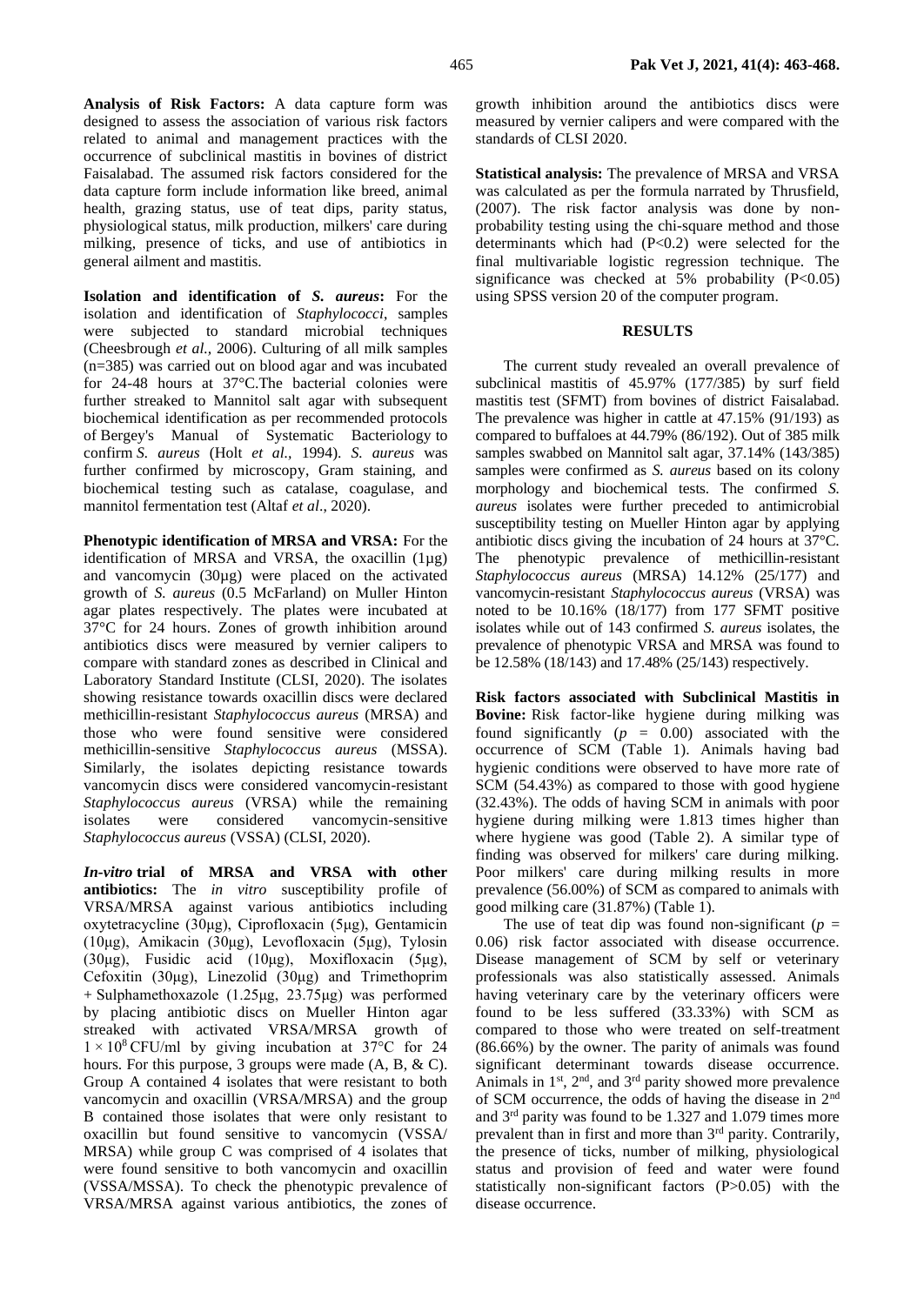**Table 1:** Risk factors analysis for subclinical mastitis in bovines of district Faisalabad

| Variable                     | Variable levels         | No. of collected samples | Positive (%) | P-value |  |
|------------------------------|-------------------------|--------------------------|--------------|---------|--|
| Specie                       | Cattle                  | 193                      | 91(47.15)    | 0.64    |  |
|                              | <b>Buffalo</b>          | 192                      | 86 (44.79)   |         |  |
| Parity                       | $\vert$ st              | 45                       | 28 (62.22)   |         |  |
|                              | 2 <sup>nd</sup>         | 135                      | 54 (40.00)   | $0.04*$ |  |
|                              | 3rd                     | 116                      | 50(43.10)    |         |  |
|                              | >3 <sup>rd</sup>        | 89                       | 45 (50.56)   |         |  |
| Physiological Status         | Lactating               | 356                      | 162 (45.50)  | 0.51    |  |
|                              | Dry                     | 29                       | 15(51.72)    |         |  |
| No. of Milking               | Twice                   | 339                      | 161 (47.49)  | 0.10    |  |
|                              | <b>Thrice</b>           | 46                       | 16(34.78)    |         |  |
| Milker's care during Milking | Good                    | 160                      | 51 (31.87)   | $0.00*$ |  |
|                              | Poor                    | 225                      | 126 (56.00)  |         |  |
| Hygiene during Milking       | Yes                     | 148                      | 48 (32.43)   | $0.00*$ |  |
|                              | <b>No</b>               | 237<br>129 (54.43)       |              |         |  |
| Milk Yield                   | Low                     | 345                      | 159 (46.08)  | 0.89    |  |
|                              | High                    | 140                      | 18(12.85)    |         |  |
| Use of Teat dips             | Yes                     | 25                       | 7(28.00)     | 0.06    |  |
|                              | No                      | 360                      | 170 (47.22)  |         |  |
| Presence of Ticks            | Yes                     | 50                       | 29 (58.00)   | 0.06    |  |
|                              | <b>No</b>               | 335                      | 148(44.17)   |         |  |
| <b>Body Condition</b>        | Normal                  | 354                      | 162 (45.76)  |         |  |
|                              | Thin                    | 24                       | 12(50.00)    | 0.90    |  |
|                              | Emaciated               | 07                       | 03 (42.85)   |         |  |
| Feed and Water               | Well-fed                | 373                      | 171 (45.84)  | 0.77    |  |
|                              | Underfed                | 12                       | 6(50.00)     |         |  |
| <b>Feeding System</b>        | Stall Feeding           | 152                      | 73 (48.02)   |         |  |
|                              | Grazing                 | 70                       | 28 (40.00)   | 0.52    |  |
|                              | Grazing + Stall Feeding | 163                      | 76 (46.62)   |         |  |
| <b>Grazing Status</b>        | Mixed                   | 266                      | 89 (33.45)   | $0.00*$ |  |
|                              | Separate                | 119                      | 88 (73.94)   |         |  |
| Disease Management           | Veterinary Officer      | 168                      | 56 (33.33)   |         |  |
|                              | Veterinary Assistant    | 187                      | 95 (50.80)   | $0.00*$ |  |
|                              | Self                    | 30                       | 26 (86.66)   |         |  |

P<0.05 Significant effect, P>0.05 Non-significant effect.

Table 2: Analysis of risk factors associated with occurrence of subclinical mastitis in bovines by logistic regression model

| Variables |                              | Variable levels | Odd ratio | 95% C.I.               | S.E   | P-value |
|-----------|------------------------------|-----------------|-----------|------------------------|-------|---------|
|           |                              |                 |           | Up <u>per</u><br>Lower |       |         |
|           | Parity                       | First           | 0.583     | $0.259 - 1.315$        | 0.415 | 0.194   |
|           |                              | Second          | 1.327     | 0.725-2.429            | 0.308 | 0.358   |
|           |                              | Third           | 1.079     | $0.571 - 2.041$        | 0.325 | 0.814   |
|           |                              | More than 3rd   |           |                        |       |         |
|           | No. of milking               | Twice           | 0.639     | $0.309 - 1.320$        | 0.370 | 0.226   |
|           |                              | Thrice          |           |                        |       |         |
|           | Milkers' care during milking | Poor            | 0.579     | 0.359-0.935            | 0.244 | 0.025   |
|           |                              | Good            |           |                        |       |         |
|           | Hygiene during milking       | No              | 1.813     | $1.127 - 2.918$        | 0.243 | 0.014   |
|           |                              | Yes             |           |                        |       |         |
|           | Use of teat dips             | Yes             | 0.617     | $0.234 - 1.630$        | 0.496 | 0.330   |
|           |                              | No              |           |                        |       |         |
|           | Presence of ticks            | Yes             | 0.606     | $0.306 - 1.199$        | 0.348 | 0.150   |
|           |                              | No              |           |                        |       |         |
|           | Grazing status               | Mixed           | 4.652     | 2.801 - 7.724          | 0.259 | 0.000   |
|           |                              | Separate        |           |                        |       |         |

#### **Table 3:** *In-vitro* efficacy of different antibiotics against VRSA/MRSA, VSSA/MRSA, and VSSA/MSSA isolates

| Antibiotics discs                                              | Group A                    |   | Group B                    |     | Group C                    |    |     |   |    |
|----------------------------------------------------------------|----------------------------|---|----------------------------|-----|----------------------------|----|-----|---|----|
|                                                                | VRSA/MRSA isolates (%) N=4 |   | VSSA/MRSA isolates (%) N=4 |     | VSSA/MSSA isolates (%) N=4 |    |     |   |    |
|                                                                |                            |   | R                          |     |                            | R  |     |   | R  |
| Oxytetracycline $(30 \mu g)$                                   | 75                         |   | 25                         | 75  | 0                          | 25 | 100 | 0 |    |
| Ciprofloxacin $(5 \mu g)$                                      | 100                        |   | 0                          | 100 | $\Omega$                   | 0  | 100 | 0 |    |
| Gentamicin (10 µg)                                             | 50                         |   | 50                         | 50  | 0                          | 50 | 75  | 0 | 25 |
| Amikacin (30 µg)                                               | 50                         |   | 50                         | 50  | 0                          | 50 | 75  | 0 | 25 |
| Levofloxacin $(5 \mu g)$                                       | 75                         |   | 25                         | 75  |                            | 25 | 100 | 0 |    |
| Tylosin (30 µg)                                                | 50                         |   | 50                         | 75  | 0                          | 25 | 100 | 0 |    |
| Fusidic acid $(10 \mu g)$                                      | 75                         |   | 25                         | 75  | 0                          | 25 | 100 | 0 |    |
| Moxifloxacin $(5 \mu g)$                                       | 100                        |   | 0                          | 100 | $\Omega$                   | 0  | 100 | 0 |    |
| Cefoxitin (30 µg)                                              | 0                          |   | 100                        | 50  | 0                          | 50 | 100 | 0 |    |
| Linezolid $(30 \mu g)$                                         | 100                        |   | 0                          | 100 | 0                          | 0  | 100 | 0 |    |
| Trimethoprim + Sulfamethoxazole<br>$(1.25 \mu g, 23.75 \mu g)$ | 50                         | 0 | 50                         | 75  | 0                          | 25 | 75  | 0 | 25 |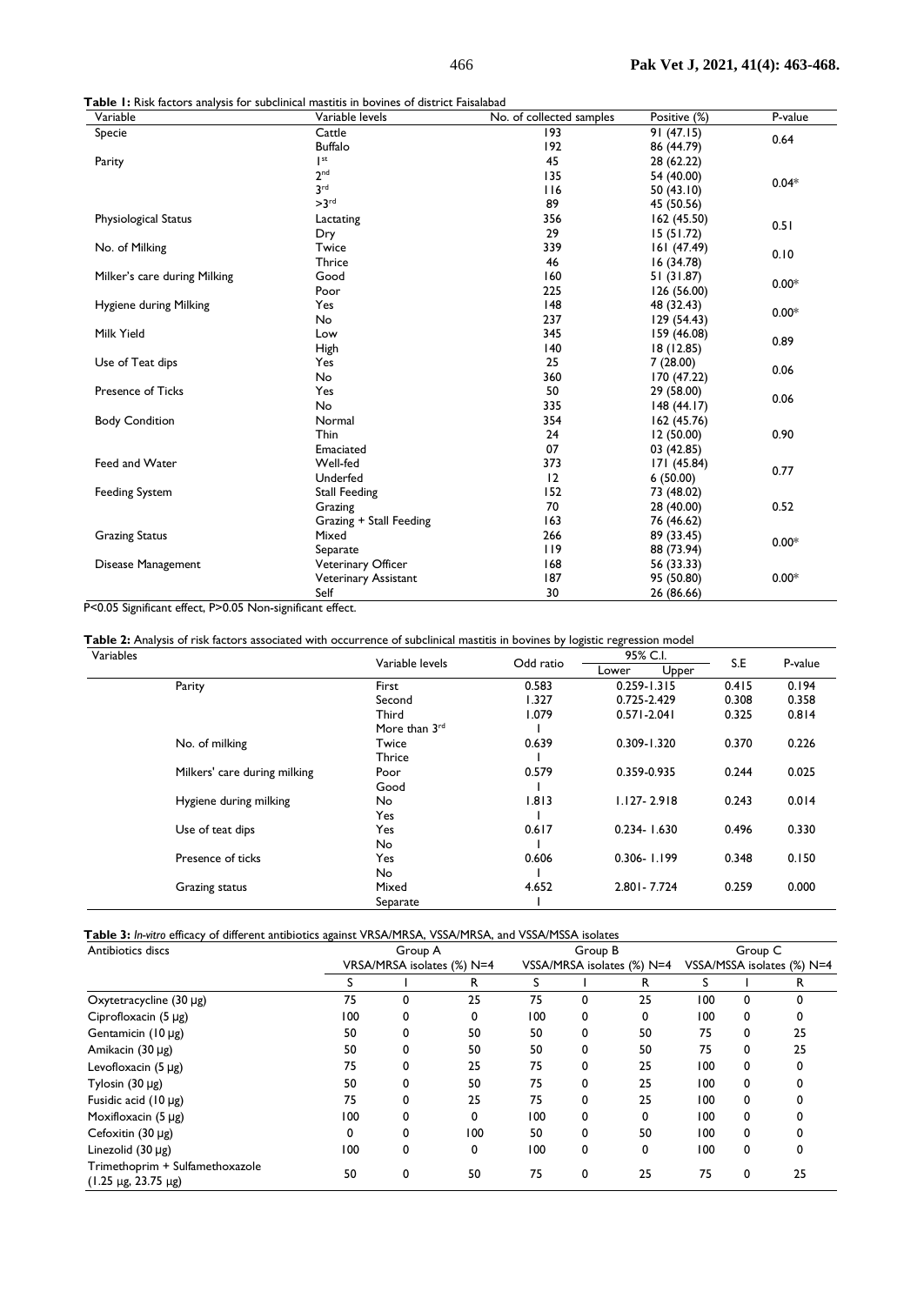**Results of** *in-vitro* **trials of MRSA/VRSA with various antibiotics:** The isolates of group A showed 100% resistance towards Cefoxitin followed by 50% towards Gentamicin, Amikacin, Tylosin, and Trimethoprim + Sulfamethoxazole then 25% to Oxytetracycline, Levofloxacin, and Fusidic acid while the isolates were found 100% sensitive to Ciprofloxacin, Moxifloxacin, and Linezolid. In group B, 50% resistance was also shown by Gentamicin, Cefoxitin, and Amikacin followed by 25% resistance towards Tylosin, Levofloxacin, Fusidic acid, Oxytetracycline, and Trimethoprim + Sulfamethoxazole while the isolates showed 100% sensitivity towards Ciprofloxacin, Moxifloxacin, and Linezolid as in group A. The susceptibility pattern of the group C isolates only showed 25% resistance towards Gentamicin, Amikacin, and Trimethoprim + Sulfamethoxazole while all other isolates were found sensitive against remaining antibiotics.

It was also observed that Ciprofloxacin, Moxifloxacin, and Linezolid were found sensitive in all groups as none of the isolates from any group showed some resistance against these 3 antibiotics as shown in Table 3.

## **DISCUSSION**

Antimicrobial therapy is a chief component of modern clinical practice but due to excessive use of antibiotics, the incidence of antibiotic-resistant strains of *S. aureus* has direfully increased and made the treatment process very complicated (Altaf *et al.,* 2020). The development of antibiotic resistance in pathogens has emerged as a serious public health concern as this pathogen can be transferred to human beings through improper handling or consumption of infected milk or meat products (Caruso *et al.,* 2016).

*[S. aureus](https://www.sciencedirect.com/topics/medicine-and-dentistry/staphylococcus-aureus)* is a major public health challenge in the dairy industry due to antibiotic resistance problems (Khan *et al.,* 2019). The current study showed a 45.97% (177/385) prevalence of subclinical mastitis and 37.14% (143/385) of *Staphylococcus aureus*. The prevalence of subclinical mastitis in dairy cattle and buffalo of Sindh, Pakistan was reported to be 26.95 % (Baloch *et al.,* 2016). Findings of subclinical mastitis and a higher rate of *Staphylococcus aureus* prevalence were also in line with recent studies (Aqib *et al.,* 2017).

In the current study, the prevalence of MRSA in bovine was 17.48% which was similar to the findings of (Spohr *et al.,* 2011) who reported a 16.7% prevalence of MRSA in bovine of Germany. The current findings were also similar to the prevalence reported in India (Kumar *et al.,* 2011) and Korea (Lim *et al.,* 2013) which was 13.1% and 6.3% respectively. The prevalence was lower than the study conducted in China (Pu *et al.,* 2014), and the previous study conducted in Pakistan (Aqib *et al.,* 2017) concluded 47% and 34% prevalence of MRSA in bovines.

The current study revealed that isolates who showed vancomycin resistance were 12.58% (18/143). This prevalence of VRSA found in the current study was close to the findings of (Omara, 2017) and Swetha *et al*. (2017) who reported VRSA 13 and 11.9% in milk samples in India. Contrary to the findings of the current study, a higher prevalence of VRSA (84.6%) was reported by (Maalik *et al.,*2019). Similarly, a lower prevalence of 3.4% was also reported by Ateba *et al.* (2010) from South

Africa. Vancomycin resistance is a rising problem in clinical isolates of *S. aureus* and it is increasing progressively. It may be due to the acquired resistance as occurred in the case of methicillin (Marques *et al.,* 2013). *S. aureus* shows resistance against vancomycin due to acquired transposon Tn*1546,* from vancomycin-resistant *Enterococcus faecalis*, which is responsible for alteration in the cell wall structure and cellular metabolism of isolates (Gardete and Tomasz, 2014). Glycopeptide antibiotics, vancomycin is the last remedy to treat severe clinical infections of MDR *S. aureus* throughout the world. But the incessant use of vancomycin for treating MDR *S. aureus* infections is responsible for reduced vancomycin sensitivity in many countries

The current study reported a significant effect of parity on the occurrence of mastitis similar to (Muzammil *et al.,* 2021) and contradictory to the previous reports (Moges *et al.,* 2011). The occurrence of mastitis was observed higher in multiparous cows as compared to primiparous cows. Animals with tick infestation have poor body condition and immune response, so bacteria can easily attack them and produce infection. However, the current study has not reported a significant effect of tick infestation on mastitis which is in line with (Lakew *et al.,* 2019). Hygiene during milking and milkers' care during milking were considered as potential risk factors associated with the increased prevalence of mastitis. If proper hygienic measures are not adopted during milking, chances of mastitis occurrence become high due to dirty udder and legs as a result of the poor waste drainage system on dairy farms. Current study results were in line with previous studies in which a significant effect of udder hygiene on mastitis occurrence was noted (Altaf *et al.,* 2020). Direct contact with contaminated milk and the environment also contribute to the spread of MRSA. The situation is exacerbated by mismanagement on farms and the unjustifiable use of drugs in widespread diseases including mastitis (Nunang and Young, 2007; Juhász-Kaszanyitzky *et al*., 2007). A person's unsanitary hands during milking are a potential cause of the spread of mastitis infectious agents during the milking process (Seifu and Tafesse, 2010).

MRSA/VRSA isolates of the current study showed 100% resistance towards Cefoxitin followed by Gentamicin, Amikacin, Tylosin, and Trimethoprim + Sulfamethoxazole while the isolates were found 100% sensitive to Ciprofloxacin, Moxifloxacin, and Linezolid. Current study findings are in line with the study conducted by (Aqib *et al*., 2017) who also shared the results of 100% sensitivity of Ciprofloxacin, Moxifloxacin, and Linezolid towards the MRSA isolates while 90% of isolates were found sensitive towards Gentamicin and Levofloxacin followed by 60, 50 and 40% towards Tylosin, and Oxytetracycline. The findings of the present study related to the sensitivity of Linezolid and resistance towards Cefoxitin were also in agreement with (Nemeghaire *et al*., 2014) while the sensitivity pattern of Ciprofloxacin differs from the current study in which only 84% of the isolates were found resistant. The findings of the current study were found contrary to the study designed by (Umaru *et al*., 2014) who concluded that 10% of the isolates were found resistant towards Sulphamethoxazole/Trimethoprim and only 5% of the